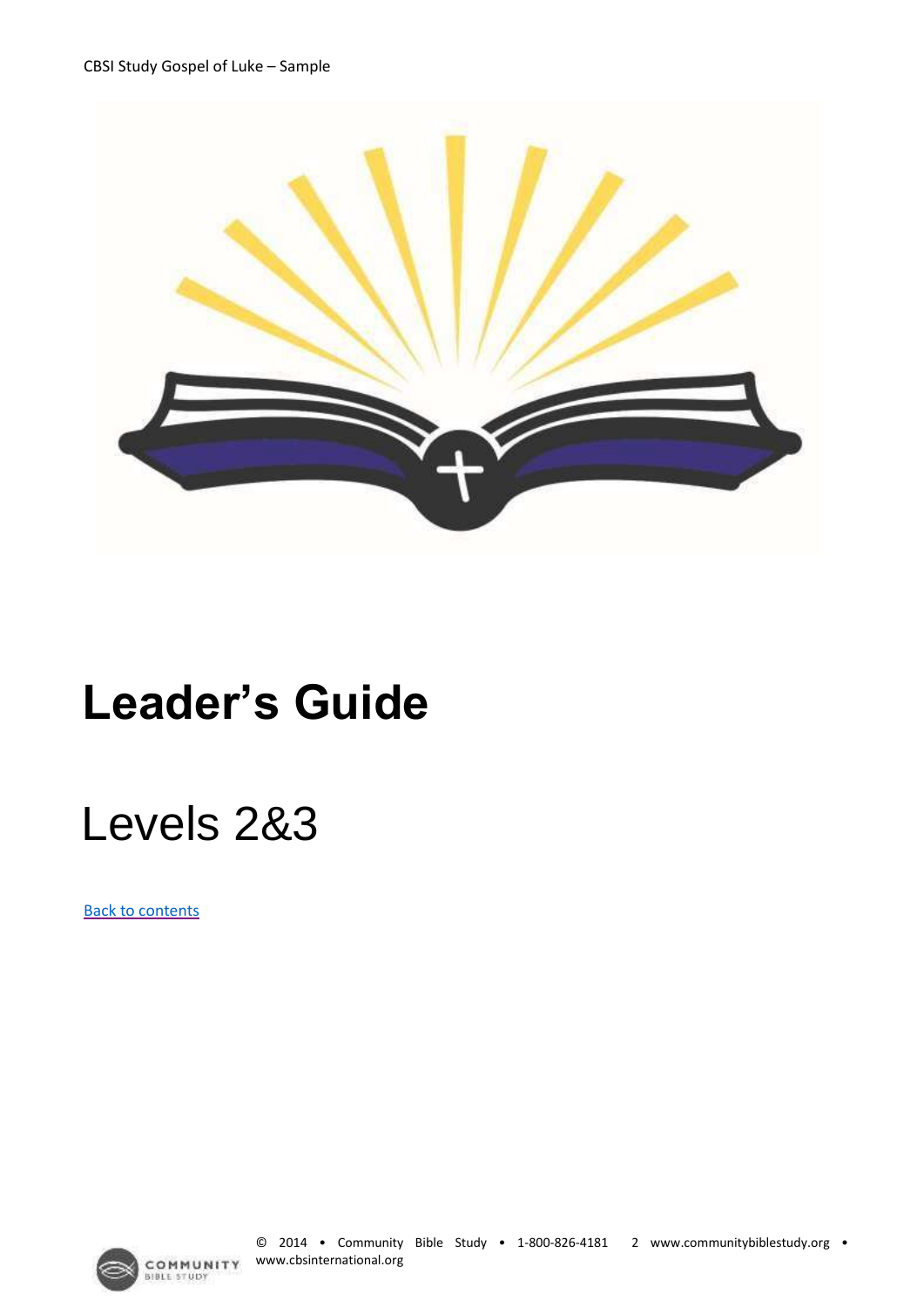#### **Luke Leader's Guide**

Welcome Letter

Overview Lessons 1-4

Memory Verses Lessons 1-4

Guide Lesson 2 only

…

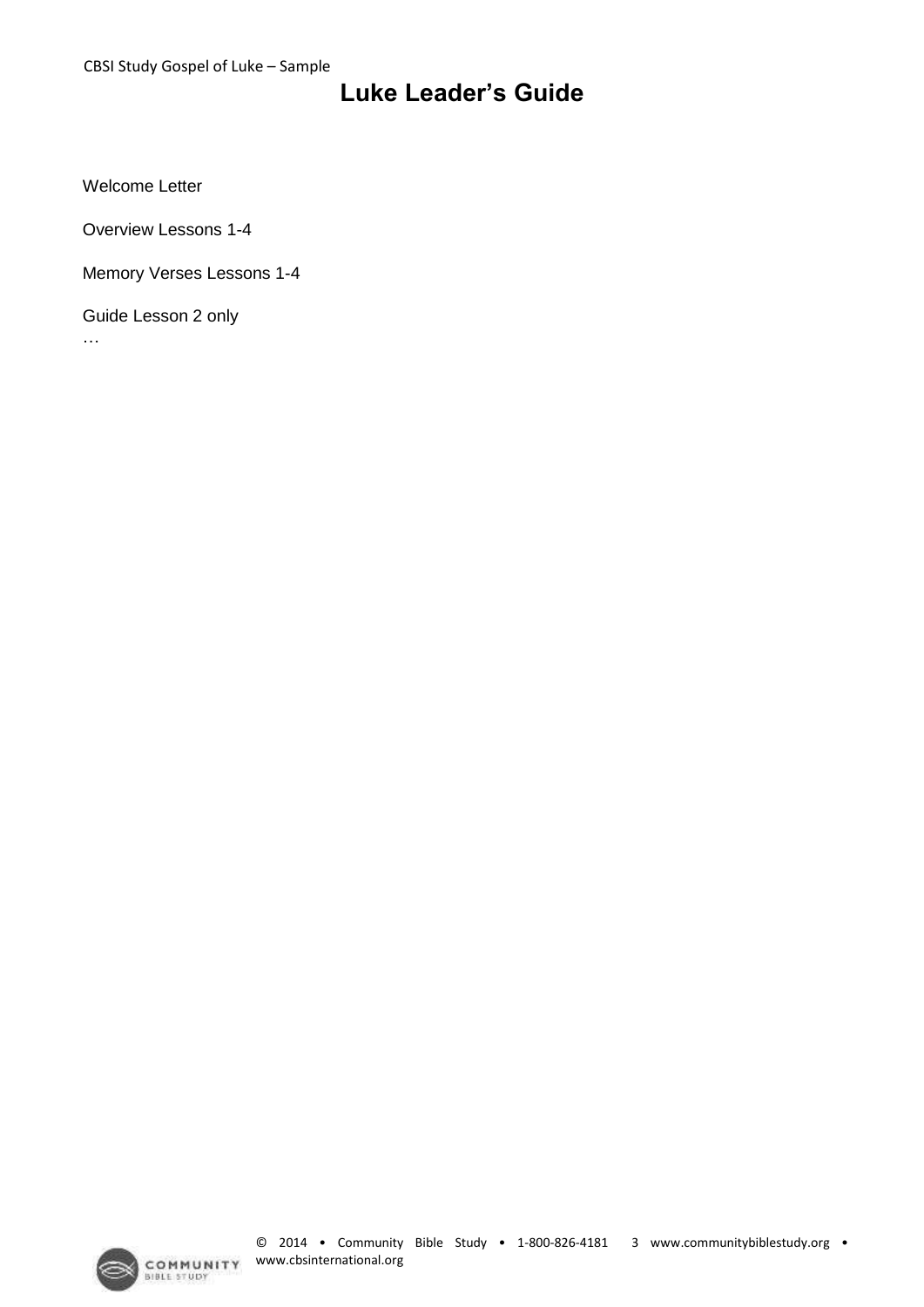#### You and your students are about to embark on a great historical adventure as you begin studying Luke's account of our Lord and Saviour, Jesus Christ. Through Luke, you'll appreciate the full humanity of Jesus contrasted with His divine nature: Son of Man, Son of God, the Saviour of the world. May God stretch and strengthen your faith as you study of Luke's Gospel—the Good News of Jesus Christ.

This **Leader's Guide** for Luke has been prepared to help you maximize the teaching opportunities you have with your students. It offers touching stories, and compelling activities and games. Each component of the lesson plan is designed to reinforce the lesson's **Central Idea and CHALLENGE.** 

Uniquely qualified as a historian and doctor, Luke provides the historical backdrop for Jesus' earthly ministry. Throughout this study, students will learn that Jesus is God's Son and therefore has the power and authority to forgive sin, heal diseases, know people's thoughts and motives, and give eternal life to all those who believe in Him. These detailed accounts lend themselves to a number of **Long-term projects** attached to this guide that your class may employ to reinforce the spiritual truths and applications. Students will also observe the importance and example of Jesus' reliance on prayer. Jesus made time with the Father in prayer a priority. Therefore each lesson provides a prayer journal activity. **Jesus is My Portion** will highlight one divine characteristic or name for Jesus, such as *Jesus is my righteousness, Jesus is my Saviour, Jesus is the Bread of Life, and so on. Students will read* and pray over selected Scripture verses.

Each lesson in Luke also contains a **Challenge** that can be given to students to do on their own or with a parent. After doing the Home Study Questions, present the challenge for the following week's lesson for the students to complete during the week. Additionally, each lesson includes suggested music that relates to the thematic elements of that particular lesson.

It is our prayer that this guide will give you tools that will combine with your creative ideas to serve the unique needs of your class. Each CBSI class varies with different schedules, class size, and students' development levels. The ideas are suggestions, and not every component may fit into your class's needs or schedule. Thank you for your commitment to serve the Lord and to share who He is with the next generation. May you be blessed beyond measure by the time and energy you invest in your students.

In Him, Level 2/3 Leader's Guide Writing Team

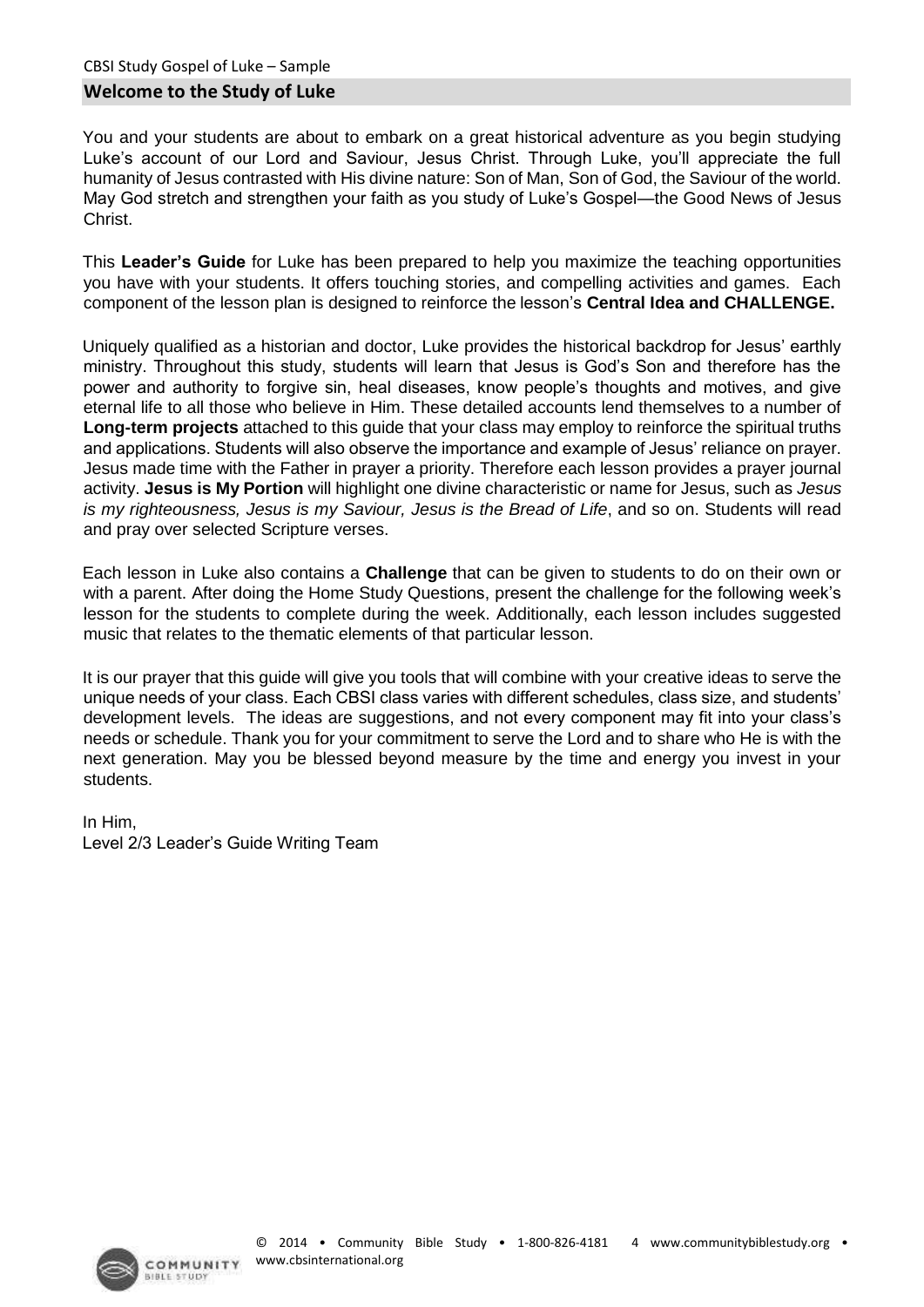| Luke                                                                                |                                                                                                                                                                                                                                                                                |  |  |
|-------------------------------------------------------------------------------------|--------------------------------------------------------------------------------------------------------------------------------------------------------------------------------------------------------------------------------------------------------------------------------|--|--|
| <b>Children &amp; Youth CBSI</b>                                                    |                                                                                                                                                                                                                                                                                |  |  |
| Lesson 1:<br>Passage:                                                               | <i><u><b>Introduction</b></u></i><br>Luke 1:1-4                                                                                                                                                                                                                                |  |  |
| <b>Purpose of the Book:</b><br>life is true and<br>love for people<br>every nation. | Luke includes many details to show us that His Gospel record of Jesus'<br>accurate, and that He is the perfect human and perfect sacrifice for sin. Jesus'<br>is clearly presented and is good news for all people in every generation and                                     |  |  |
| <b>Challenge:</b>                                                                   | Will you choose to study Luke's detailed record of the life of Jesus so that your<br>life is transformed?                                                                                                                                                                      |  |  |
| Lesson 2:<br>Passage:<br><b>Central Idea:</b><br><b>Challenge:</b>                  | <b>Gabriel Brings Good News</b><br>Luke 1:1-38<br>God is a promise maker.<br>Will you choose to trust the promises of God?                                                                                                                                                     |  |  |
| Lesson 3:<br>Passage:<br><b>Challenge:</b>                                          | <b>God's Promises Fulfilled</b><br>Luke 1:39-80<br><b>Central Idea:</b> Because God is in control of our lives, we can praise Him even in times of stress.<br>Will you choose to develop the habit of praising God for all He has done for you<br>even in times of difficulty? |  |  |
| Lesson 4:<br>Passage:<br><b>Central Idea:</b><br><b>Challenge:</b><br>world?        | The Birth and Boyhood of Jesus<br>Luke <sub>2</sub><br>God uses ordinary people when they obey Him.<br>Will you choose to realize that God uses ordinary people who obey Him to change the                                                                                     |  |  |

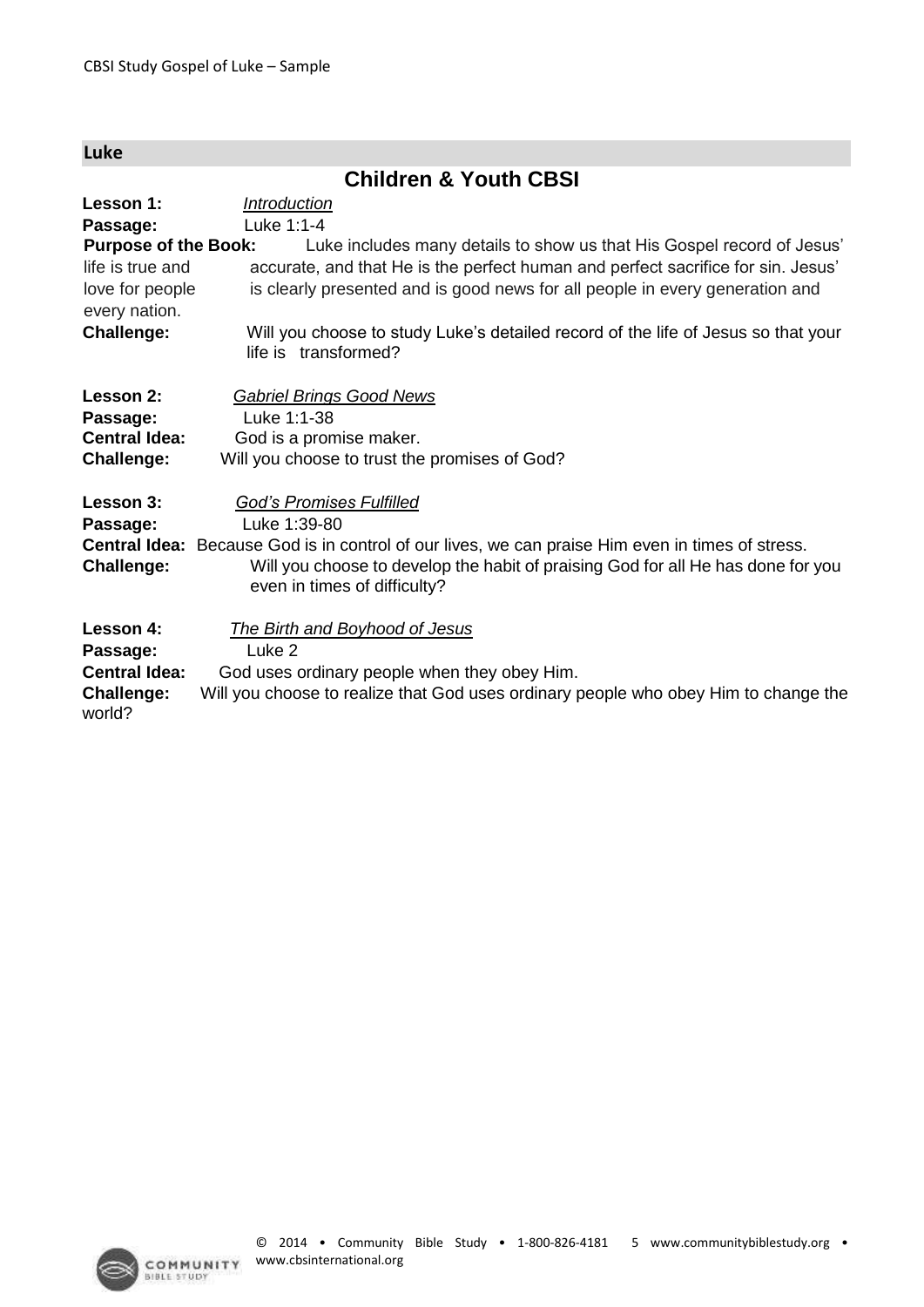#### **Memory Verses (ESV Translation)**

The Class Leader should encourage the students to memorize the assigned scripture verses in the lessons at a speed that is appropriate for the students in their class. For example: One verse per week, one verse every other week, or continue to the next verse when the students demonstrate they have fully memorized the current verse. If the memory verse is too long the Class Leader can shorten the verse while still keeping the meaning of the verse.

The Class Leader should "teach" the meaning of the memory verse so that the students fully understand the application of the verse to their lives. The students will then be able to "hide" the Word of God in their hearts.

| Lesson 2<br>"For nothing will be impossible with God."<br><b>Luke 1:37</b>                                                    | Lesson 3<br>"My soul magnifies the Lord, and my spirit<br>rejoices in<br>God my Saviour.""<br>Luke 1:46-47 |
|-------------------------------------------------------------------------------------------------------------------------------|------------------------------------------------------------------------------------------------------------|
| Lesson 4<br>"For unto you is born this day in the city of<br>David a<br>Saviour, who is Christ the Lord."<br><b>Luke 2:11</b> |                                                                                                            |



**BIBLE STUDY**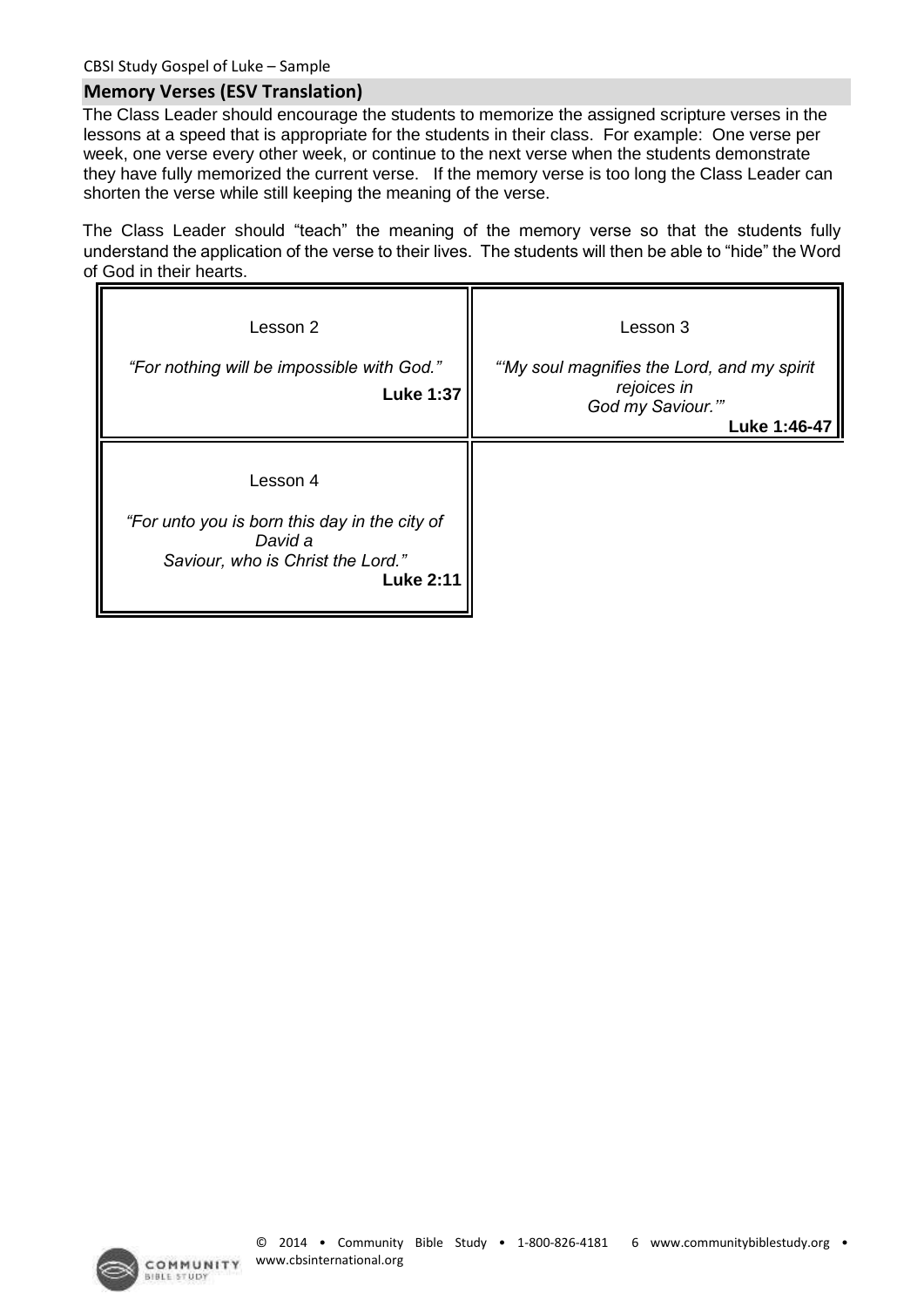#### **Gabriel Brings Good News – Lesson 2**

**Central Idea:** God is a promise maker.

**Challenge**: Will you choose to trust the promises of God?

**Note:** To be used as a guide ONLY. Please use ideas and suggestions appropriate for your class, and pray for God-given creativity as you plan, prepare, and share.



#### **Early Arrival**

Teaching/class begins the minute the first student walks into the classroom. If time allows, see **International Resource Leaders File (IRLF)** for Early Arrival Activities suggestions.



#### **Opening/Lead-in**

Open with prayer and use some of the suggested teaching activities: pledge, Bible Cheer, Ten Commandments, learning books of Bible by Divisions, Attributes of God, Fruit of the Spirit, etc. These suggestions are defined and found in the **International Leader's Resource File (IRLF)** 



#### **Memory Verse**

Memory Verse fot this week:**Luke 1:37** 

Suggestions for Memory verse activities are defined and found in the **International Resource Leaders File (IRLF)**



#### **Mini Talk**

**Passage:** Luke 1:1-38 **Central Idea:** God is a promise maker.

**Challenge:** Will you choose to trust the promises of God?

**Illustration: Trust and Obey** 

**Key verse:** *"Whoever gives thought to the word will discover good, and blessed is he who trusts in the LORD"* (Proverbs 16:20).

A missionary and his son went for a walk in the jungles of Africa. It was their routine to do so every morning. The boy was very young and was obedient to follow his father's instructions. One day, the boy went ahead of his father and was playing in the grass near some trees. Suddenly, the father shouted for his son. He yelled his name and directed him to lie down. Although the boy did not understand the reason, he trusted his father completely and obeyed. The father then directed him to crawl out of the grass. Again, the boy did not understand why, but he crawled toward his father.

When the boy reached his father, he was greeted with a huge hug. His father praised his obedience and told him what a good boy he was for doing as he had been told. Even though he did not understand why, he had done what his father had asked. The father then turned the boy around to show him why he was told to do all of these things. Above the area where he had been playing was a huge boa constrictor that would have squeezed the life out of him had he remained standing where he had been.

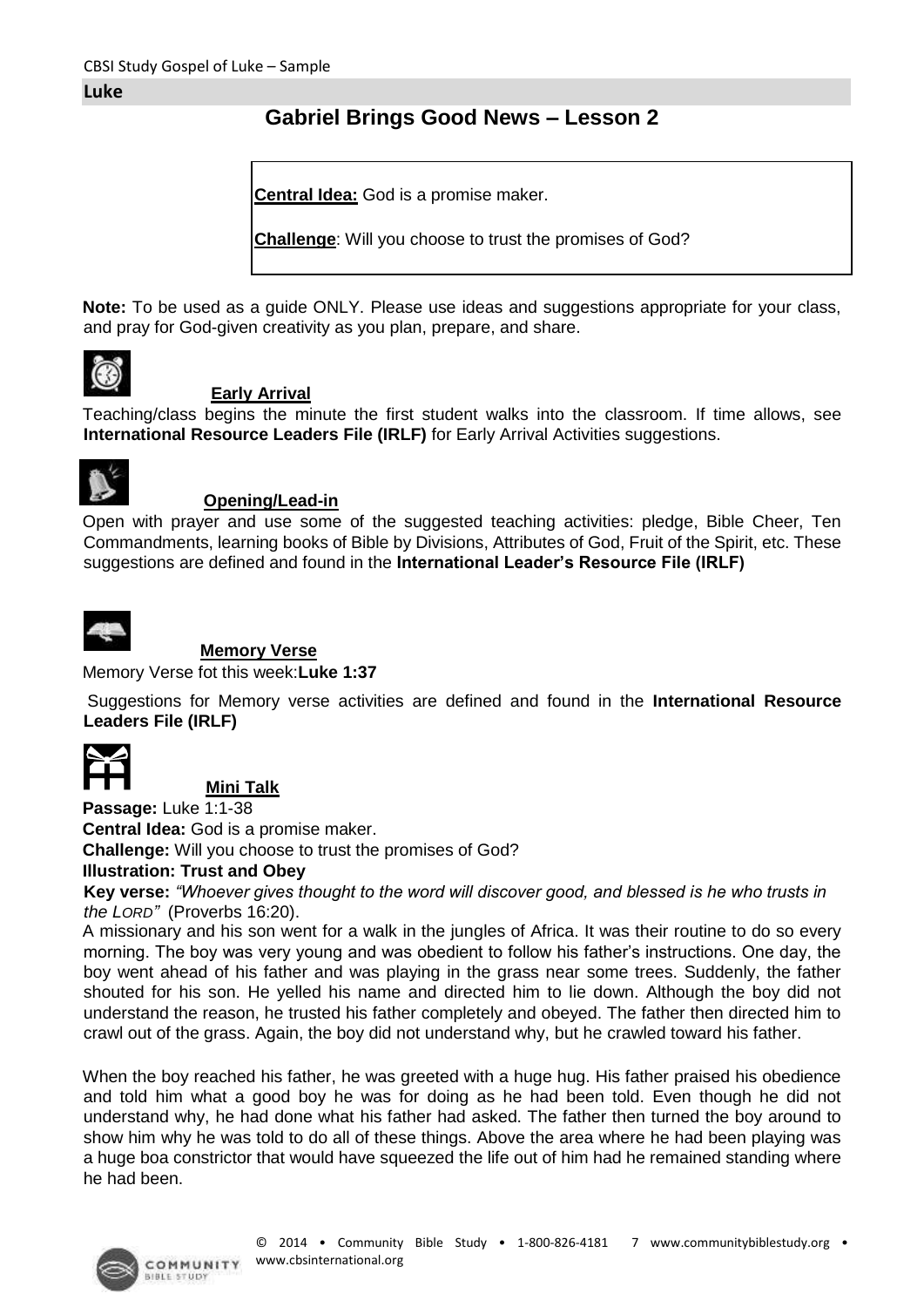CBSI Study Gospel of Luke – Sample

**Application:** We can always trust the directions of our heavenly Father. He knows what is best for us, even when we don't understand.

From: *Uncommon Stories and Illustrations*, Jim Burns, editor, Gospel Light, page 163.



#### **Activities/Games**

#### **Trust Walk**

Have everyone find a partner. One person is blindfolded and the other will be leading. The one who is leading needs to take the other through an obstacle course (inside use chairs or desks etc. OR outside use holes, bushes, or bucket of water etc.) of some sort (it can be natural or made). The leader cannot touch the other person and must direct them using only words. To make more difficult have an entire group take turns directing one person through the obstacle course. THE LESSON is the importance of trusting your guide to lead you safely through the obstacle course. **OR** 

**The Lion's Den -** Place rocks or paper which represent the lions and place them in random patterns outside or in a large room. Divide the kids into 2 teams. Blindfold or keeping eyes shut have a "guide" direct the blindfolded student through the "lion's den" to avoid being attacked by a lion. It is very important to listen and trust your guide to avoid all the hungry lions. If a student steps on a "lion" then have the students roar like a lion and keep track of all the times when a lion roars. (And if there is a stopwatch you can also keep track of the time getting through the lion's den). The team with the least roars and/or best times wins.

**Note to Leader:** Please introduce and explain memory verse for the next lesson: **Luke 1:47.** 

**Close in prayer.** 

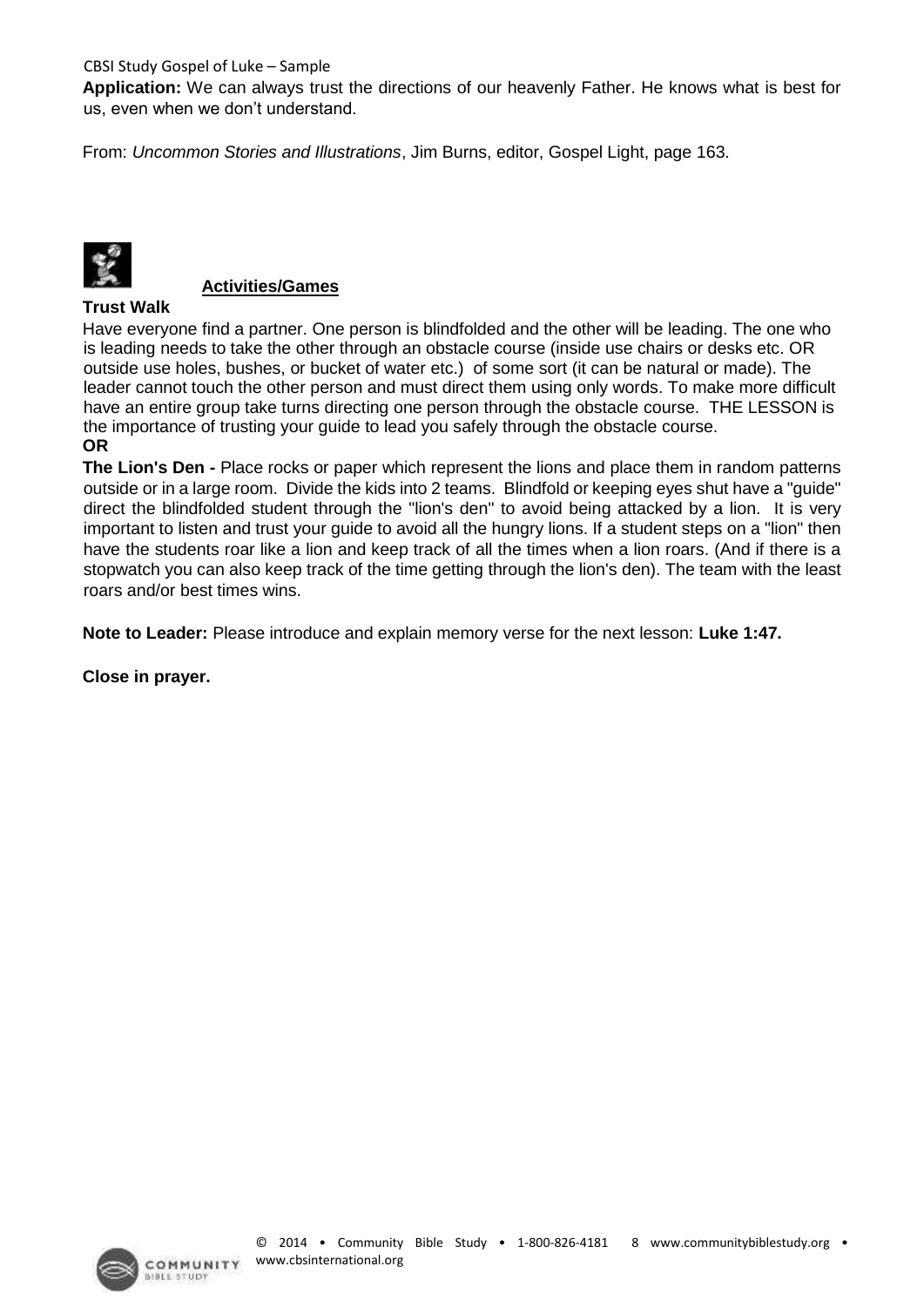

# Children & Youth Study **GOSPEL OF LUKE**







**STUDY**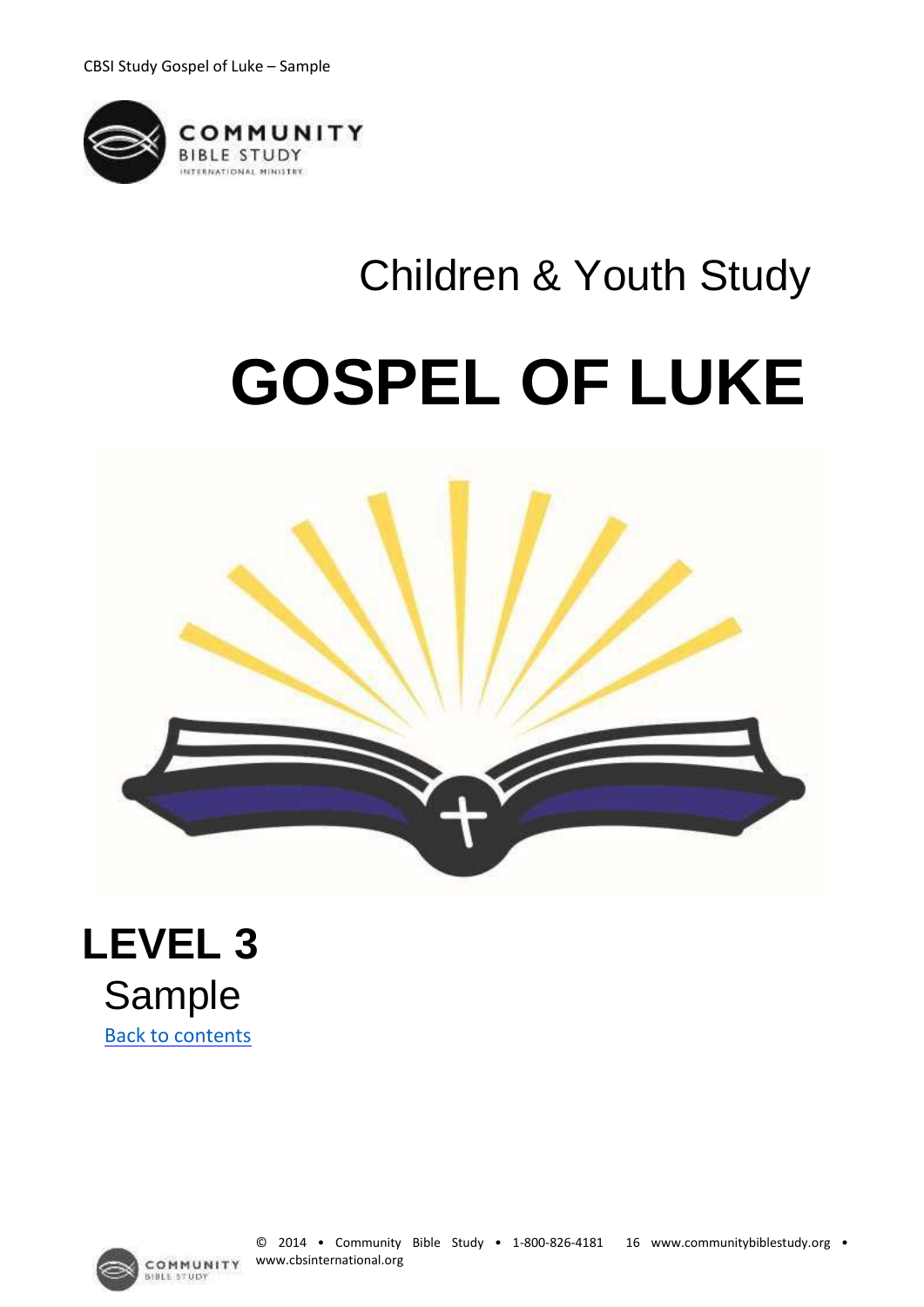### **Luke 1:1-38**

## **Gabriel's Good News**



**Learn the Truth:** For years, Zechariah and Elizabeth ask God to give them a child. Even though God doesn't answer their prayers right away, He hears them. What are some things you have been praying about for a long time? Remember that

God hears

your prayers. This week, keep praying for those things. His timing is always best.

#### **DAY 1: Review – Introduction**

24. What is one thing you learned about Luke that makes you excited about starting this study?

#### **DAY 2: GABRIEL AND ZECHARIAH – LUKE 1:1-17**



Memory Verse for the Week: Luke 1:37 *"For nothing will be impossible with God."*

- 25. Why did Luke write this letter to Theophilus, obviously someone he highly respects?
- 26. List what you can learn about Zechariah and Elizabeth just by reading verses 5-7.

Jewish women who were barren (unable to have children) were sad.

- 27. Answer this question if you have studied Genesis: What other Bible characters got old waiting for God to give them a baby? The same of the same of the same of the same of the same of the same of the same of the same o If you were not in the Bible study of Genesis, write this sentence here: "God's timing is always right."
- 28. An angel tells Zechariah a lot about his baby, who is not even born yet. Make a list of the things this father learns about his son. Circle the thing you think Zechariah is proudest of. Underline the most unusual thing. Put a star beside what will be the baby's most important job.

#### **DAY 3: ZECHARIAH ASKS FOR A SIGN – LUKE 1:18-25**



Recite the Memory Verse for the Week to one other person: Luke 1:37 "For nothing will be impossible with God."

- 29. Why does Zechariah doubt the angel's message?
- 30. The angel tells Zechariah who he is and who he works for. List below what you learn about this important angel. Remember his name. He has another important message to deliver.